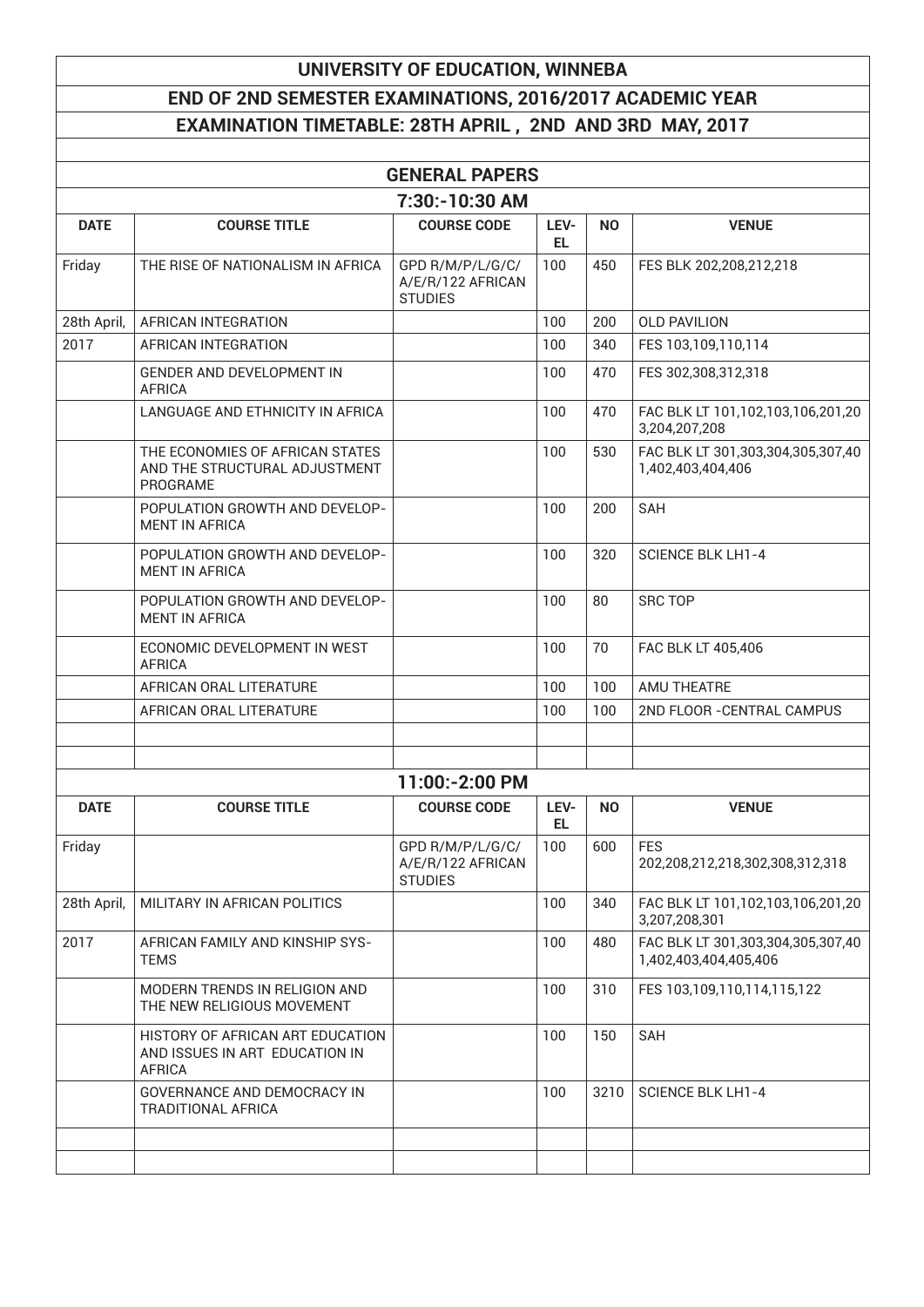|             |                                                             | 2:30:-5:30 PM      |             |           |                                                            |
|-------------|-------------------------------------------------------------|--------------------|-------------|-----------|------------------------------------------------------------|
| <b>DATE</b> | <b>DEPARTMENT</b>                                           | <b>COURSE CODE</b> | LEV-<br>EL. | <b>NO</b> | <b>VENUE</b>                                               |
| Friday      | <b>FRENCH</b>                                               | <b>EDC 241</b>     | 200         | 220       | FAC BLK LT 101,102,103                                     |
| 28th April, | <b>MATHEMATICS</b>                                          | <b>EDC 241</b>     | 200         | 200       | SAH                                                        |
| 2017        | HISTORY, GEOGRAPHY, ECONOMICS,<br>POLITICAL SCIENCE         | <b>EDC 241</b>     | 200         | 1050      | FES 202,208,212,218,302,308,312<br>,318                    |
|             | <b>ENGLISH</b>                                              | <b>EDC 241</b>     | 200         | 220       | FAC BLK 106,201,303,304                                    |
|             | INTEGRATED SCIENCE/PHYSICS/<br><b>CHEMESTRY</b>             | <b>EDC 241</b>     | 200         | 310       | LH3, LH4, C1, P1                                           |
|             | BIOLOGY/HEALTH ADMIN.                                       | <b>EDC 241</b>     | 200         | 170       | LH1, LH2, BOADI PAVILION                                   |
|             | <b>ART EDUCATION</b>                                        | <b>EDC 241</b>     | 200         | 255       | FAC BLK LT<br>203,204,207,208,301,401                      |
|             | <b>HOME ECONOMICS</b>                                       | <b>EDC 241</b>     | 200         | 150       | <b>OLD PAVILION</b>                                        |
|             | SPECIAL EDUCATION                                           | <b>EDC 241</b>     | 200         | 210       | FES 103,109,110, FAC BLK LT 403                            |
|             | <b>MUSIC</b>                                                | <b>EDC 241</b>     | 200         | 140       | 2ND FLOOR                                                  |
|             | <b>BUSINESS EDUCATION</b>                                   | <b>EDC 241</b>     | 200         | 560       | BS BLK 101,201,202,203,204,301,<br>GHARTEY BLK 101,102,103 |
|             | <b>HPERS</b>                                                | <b>EDC 241</b>     | 200         | 120       | FES 114,115,122                                            |
|             | ICT                                                         | <b>EDC 241</b>     | 200         | 200       | SRC TOP, SR1, 2, 3, 4, 5                                   |
|             |                                                             |                    |             |           |                                                            |
|             |                                                             |                    |             |           |                                                            |
|             |                                                             | 7:30:-10:30 AM     |             |           |                                                            |
| <b>DATE</b> | <b>DEPARTMENT</b>                                           | <b>COURSE CODE</b> | LEV-<br>EL. | <b>NO</b> | <b>VENUE</b>                                               |
| Tuesday     | <b>GRAPHIC DESIGN</b>                                       | GPD111             | 100         | 132       | <b>OLD PAVILION</b>                                        |
| 2nd May,    | POLITICAL SCIENCE                                           | GPD111             | 100         | 450       | FES 109,110,114,,115,202,208                               |
| 2017        | <b>MUSIC</b><br>DIPLOMA IN MUSIC                            | GPD111             | 100         | 114       | 2ND FLOOR-CENTRAL CAMPUS                                   |
|             | SOCIAL STUDIES                                              | GPD111             | 100         | 440       | FES 122,212,218,318                                        |
|             | <b>ART EDUCATION</b>                                        | GPD111             | 100         | 250       | FAC BLK 401,402,403,404,405                                |
|             | <b>GUIDANCE &amp; COUNSELLING</b>                           | GPD111             | 100         | 40        | <b>FES 103</b>                                             |
|             | <b>ECONOMICS</b>                                            | GPD111             | 100         | 234       | FAC BLK LT 101,102,103,106                                 |
|             | <b>GEOGRAPHY</b>                                            | GPD111             | 100         | 415       | FES 302,308,312                                            |
|             | THEATRE ART                                                 | GPD111             | 100         | 50        | C2,C3- CENTRAL CAMPUS                                      |
|             |                                                             | 11:00:-2:00 PM     |             |           |                                                            |
| <b>DATE</b> | <b>DEPARTMENT</b>                                           | <b>COURSE CODE</b> | LEV-<br>EL. | <b>NO</b> | <b>VENUE</b>                                               |
| Tuesday     | <b>ENGLISH</b>                                              | <b>EDC 361</b>     | 300         | 200       | FAC BLK LT 101,102,103                                     |
| 2nd May,    | <b>FRENCH</b>                                               | <b>EDC 361</b>     | 300         | 190       | FAC BLK LT 106,201,203,204                                 |
| 2017        | <b>MATHEMATICS</b>                                          | <b>EDC 361</b>     | 300         | 240       | SAH, SRC TOP                                               |
|             | SPECIAL EDUCATION                                           | <b>EDC 361</b>     | 300         | 215       | FES 103,109,110,114,115,122                                |
|             | <b>INTEGRATED SCIENCE, PHYS-</b><br>ICS, CHEMISTRY, BIOLOGY | <b>EDC 361</b>     | 300         | 340       | LH1, LH2, LH3, LH4, C1, P1                                 |
|             | <b>HPERS</b>                                                | <b>EDC 361</b>     | 300         | 120       | FAC BLK LT 201,203,204                                     |
|             | <b>MUSIC</b>                                                | <b>EDC 361</b>     | 300         | 100       | 2ND FLOOR                                                  |
|             | HOME ECONOMICS                                              | <b>EDC 361</b>     | 300         | 150       | FAC BLK LT 207,208,301,303                                 |
|             | <b>ART EDUCATION</b>                                        | <b>EDC 361</b>     | 300         | 320       | FAC BLK LT<br>207,208,301,304,305,307,401                  |
|             | GEOGRAPHY, HISTORY, ECONOM-<br>ICS, POLITICAL SCIENCE       | <b>EDC 361</b>     | 300         | 1020      | FES 202,208,212,218,302,308,312                            |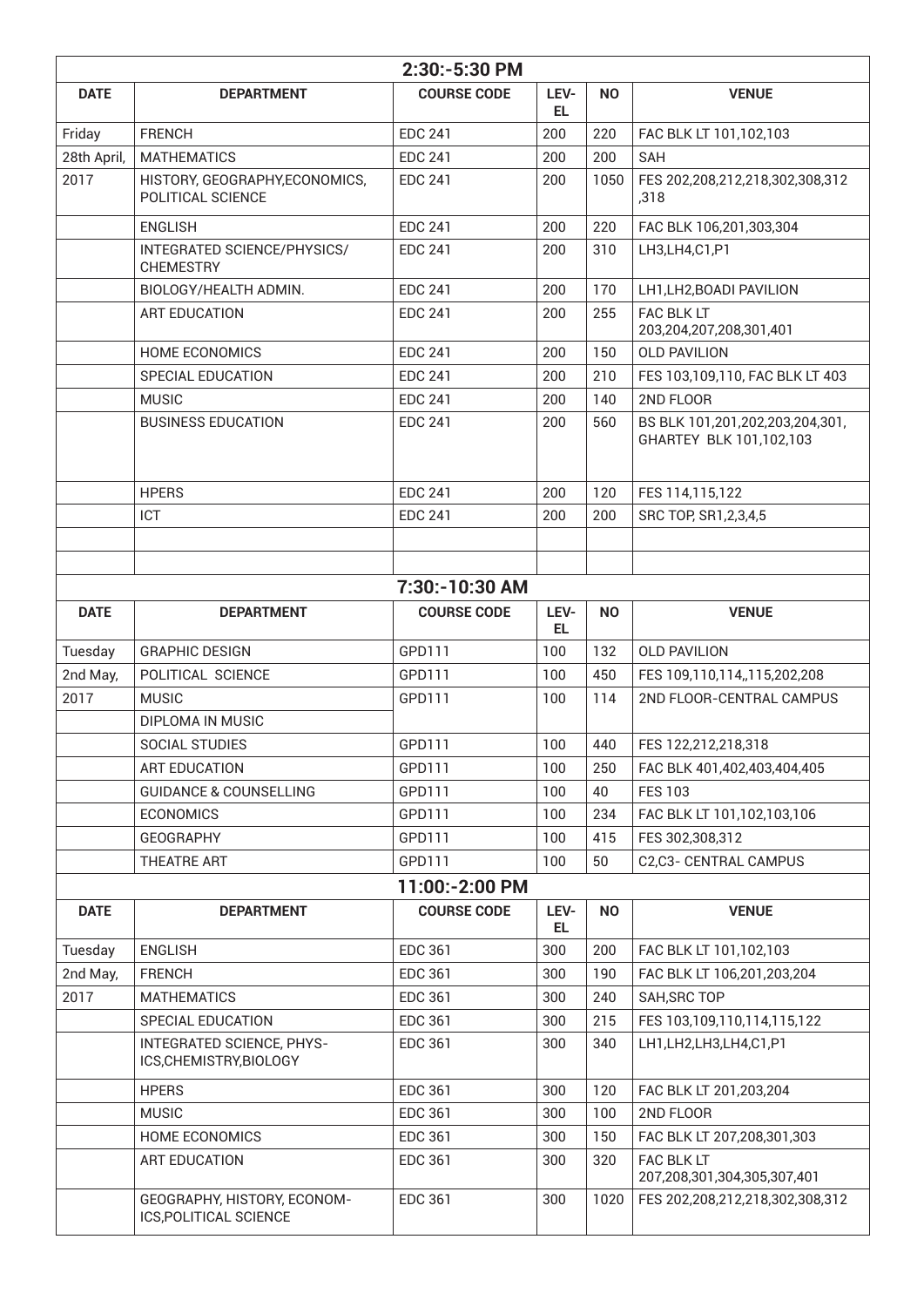|                 | <b>SOCIAL STUDIES</b>                                 | <b>EDC 361</b>     | 300         | 305            | FAC BLK LT 402,403,404,405,406                      |
|-----------------|-------------------------------------------------------|--------------------|-------------|----------------|-----------------------------------------------------|
|                 | ICT                                                   | <b>EDC 361</b>     | 300         | 180            | BS BLK 101,201,202,203                              |
|                 |                                                       |                    |             |                |                                                     |
|                 |                                                       | 2:30:-5:30 PM      |             |                |                                                     |
| <b>DATE</b>     | <b>DEPARTMENT</b>                                     | <b>COURSE CODE</b> | LEV-<br>EL. | N <sub>O</sub> | <b>VENUE</b>                                        |
| Tuesday         | HOME ECONOMICS                                        | <b>EDC 111D</b>    | 100         | 150            | <b>OLD PAVILION</b>                                 |
| 2nd May,        | <b>ENGLISH</b>                                        | <b>EDC 111D</b>    | 100         | 200            | FAC BLK LT 101,102,103,106                          |
| 2017            | <b>SPED</b>                                           | <b>EDC 111D</b>    | 100         | 250            | FES 103,109,110,114,115,122                         |
|                 | <b>BIOLOGY, INTEGRATED SCIENCE</b>                    | <b>EDC 111D</b>    | 100         | 350            | <b>SAH</b>                                          |
|                 | INTEGRATED SCIENCE/PHYSICS/BI-<br><b>OLOGY</b>        | <b>EDC 111D</b>    | 100         |                | LH1, LH2, LH3, LH4                                  |
|                 | <b>HPERS</b>                                          | <b>EDC 111D</b>    | 100         | 140            | FAC BLK LT 201,203                                  |
|                 | GEOGRAPHY, HISTORY, POLITICAL SCI-<br>ENCE, ECONOMICS | <b>EDC 111D</b>    | 100         | 1050           | <b>FES</b><br>202,208,212,218,302,308,312,318       |
|                 |                                                       |                    |             |                |                                                     |
|                 |                                                       | 7:00:-9:30 AM      |             |                |                                                     |
| <b>DATE</b>     | <b>DEPARTMENT</b>                                     | <b>COURSE CODE</b> | LEV-<br>EL. | <b>NO</b>      | <b>VENUE</b>                                        |
| Wedness-<br>day | <b>BASIC EDUCATION</b>                                | GPD 113            | 100         | 370            | FAC BLK LT<br>101,102,103,106,201,203,204           |
| 3rd May,        | SOCIAL STUDIES                                        | GPD 113            | 100         | 440            | FAC BLK LT 301,,303,304,305,307,4<br>01,402,404,406 |
| 2017            | <b>GEOGRAPHY</b>                                      |                    |             | 430            | FES 202,208,212                                     |
|                 | <b>HISTORY</b>                                        |                    |             | 100            | <b>FES 218</b>                                      |
|                 | POLITICAL                                             |                    |             | 450            | FES 302,308,312,318                                 |
|                 | <b>CBRD</b>                                           | GPD 113            | 100         | 145            | FES 103,109,110,114                                 |
|                 | MUSIC, THEATRE ART                                    | GPD 113            | 100         | 174            | 2ND FLOOR                                           |
|                 |                                                       |                    |             |                |                                                     |
|                 |                                                       | 10:00:-12:00 PM    |             |                |                                                     |
| <b>DATE</b>     | <b>DEPARTMENT</b>                                     | <b>COURSE CODE</b> | LEV-<br>EL. | <b>NO</b>      | <b>VENUE</b>                                        |
| Wedness-<br>day | <b>SOCIAL STUDIES</b>                                 | GPD 233            | 200         | 310            | FAC BLK LT<br>101,102,103,106,201,203,204           |
| 3rd May,        | GEOGRAPHY HISTORY, ECONOMICS,<br>POLITICAL SCIENCE    | GPD 233            | 200         | 1050           | <b>FES</b><br>202,208,212,218,302,308,312,318       |
| 2017            | <b>GUIDANCE &amp; COUNSELLING</b>                     | GPD 233            | 200         | 130            | FES 103,109,110                                     |
|                 | HOME ECONOMICS                                        | GPD 233            | 200         | 150            | FAC BLK LT 301,303,307                              |
|                 | EWE, GUR-GONJA, TWI, GA-DAMGBE                        | GPD 233            | 200         | 400            | AJUMAKO CAMPUS                                      |
|                 | SPECIAL EDUCATION                                     | GPD233RE           | 200         | 75             | FAC 304,305                                         |
|                 |                                                       |                    |             |                |                                                     |
|                 |                                                       |                    |             |                |                                                     |
|                 |                                                       |                    |             |                |                                                     |
|                 |                                                       | $1:00:-3:00$ PM    |             |                |                                                     |
| <b>DATE</b>     | <b>DEPARTMENT</b>                                     | <b>COURSE CODE</b> | LEV-<br>EL. | <b>NO</b>      | <b>VENUE</b>                                        |
| Wedness-<br>day | <b>FRENCH</b>                                         | <b>EDC 351</b>     | 300         | 190            | SRC TOP, SR1-6                                      |
| 3rd May,        | <b>SPED</b>                                           | <b>EDC 351</b>     | 300         | 270            | FAC BLK LT 102,103,106,201                          |
|                 | <b>MATHEMATICS</b>                                    | <b>EDC 351</b>     | 300         | 200            | <b>SAH</b>                                          |
|                 | INTEGRATED SCIENCE, PHYS-<br>ICS, CHEMISTRY, BIOLOGY  | <b>EDC 351</b>     | 300         | 310            | LH1,LH2,LH3,LH4                                     |
|                 | <b>HPERS</b>                                          | <b>EDC 351</b>     | 300         | 120            | FAC BLK LT 203,204,207,208                          |